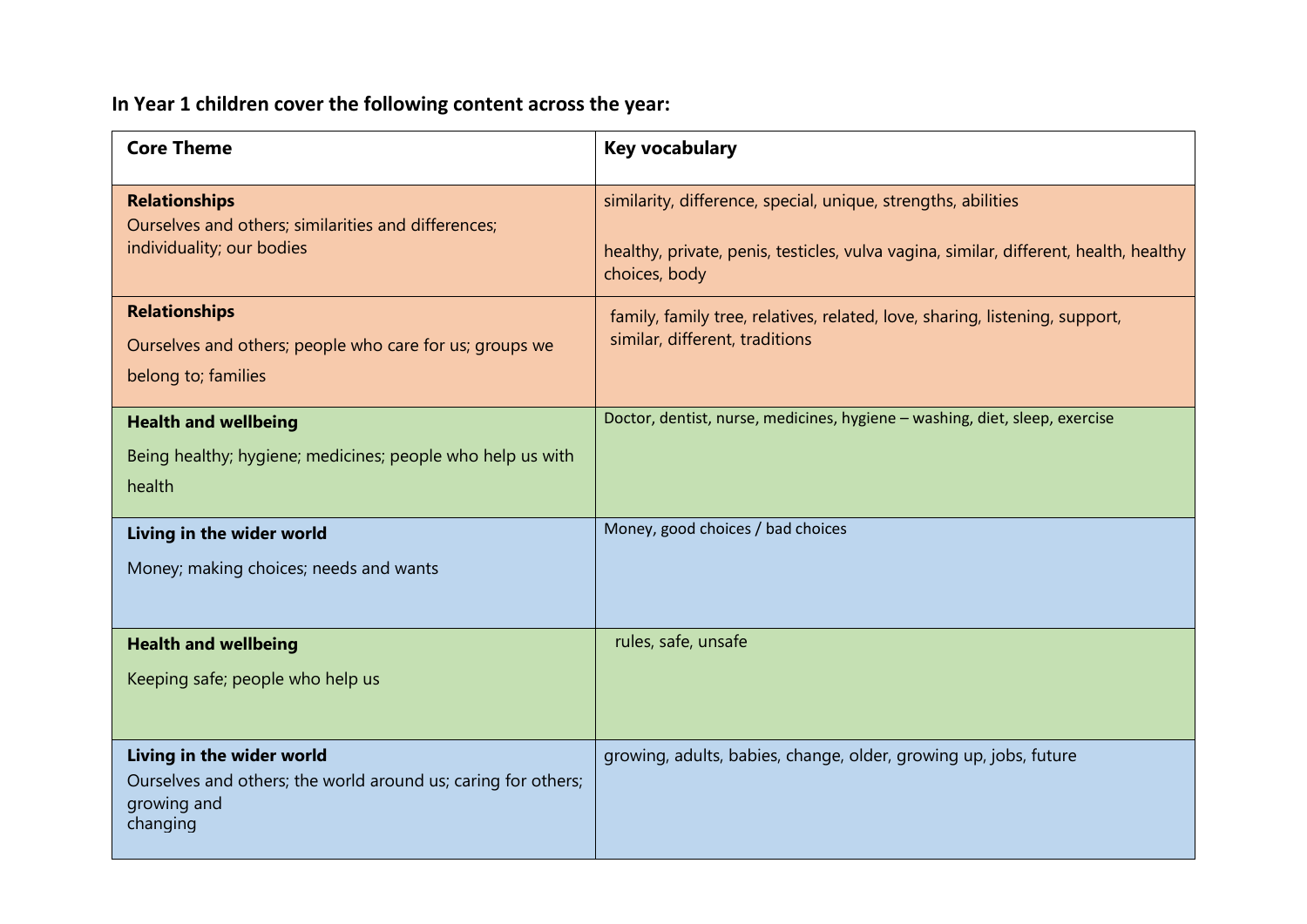# **In Year 2 children cover the following content across the year:**

| <b>Core Theme</b>                                                                                   | <b>Key vocabulary</b>                                                                                                                                           |
|-----------------------------------------------------------------------------------------------------|-----------------------------------------------------------------------------------------------------------------------------------------------------------------|
| <b>Relationships</b><br>Friendship; feeling lonely; managing<br>arguments                           | happy, healthy, kindness, friend, smile, no, touch, uncomfortable, boundaries, personal,<br>space, worries, help, trust                                         |
| <b>Relationships</b><br>Behaviour; bullying; words and actions;<br>respect for others               | strengths, abilities, gender, stereotype, qualities                                                                                                             |
| Living in the wider world                                                                           | community, kindness, understanding, help, community helpers, trusted adult, signs,<br>difference, similarity, respect                                           |
| <b>Health and wellbeing</b><br>Keeping safe; recognising risk; rules                                | healthy, feelings, emotions, medicine, unwell, dose, safe, helpful, harmful, instructions,<br>health, body, mind<br>trusted adult, signs, help                  |
| <b>Health and wellbeing</b><br>Being healthy: eating, drinking, playing and<br>sleeping             | medicine, unwell, dose, safe, helpful, harmful, instructions,                                                                                                   |
| <b>Health and wellbeing</b><br>Feelings; mood; times of change; loss and<br>bereavement; growing up | healthy, feelings, emotions, mind<br>growing, adult, baby, change, timeline, life cycle,<br>likes, dislikes, change, future, likes, dislikes,<br>change, future |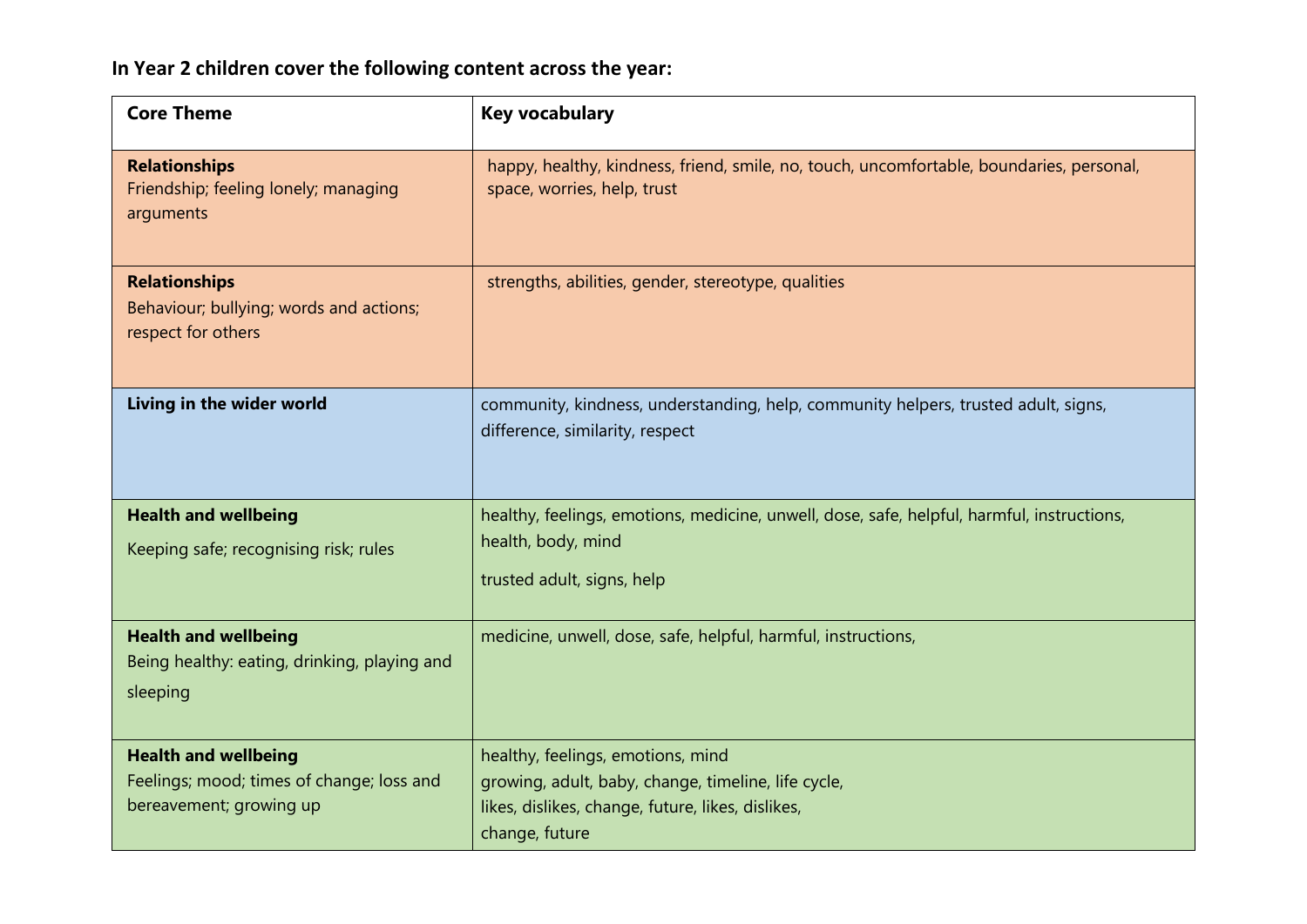# **In Year 3 children cover the following content across the year:**

| <b>Core Theme</b>                                                                                                | <b>Key vocabulary</b>                                                                                                                                                                                                  |
|------------------------------------------------------------------------------------------------------------------|------------------------------------------------------------------------------------------------------------------------------------------------------------------------------------------------------------------------|
| <b>Health and wellbeing</b><br>Being healthy: eating well                                                        | health, wellbeing, sleep, routine, healthy, carbohydrates, proteins, dairy, fats, germs, virus,<br>routines, hygiene, healthy, poorly, teeth, toothpaste, hand washing, soap                                           |
|                                                                                                                  |                                                                                                                                                                                                                        |
| <b>Health and wellbeing</b><br>Being healthy: keeping active, taking rest                                        | Sleep, habit, routine, bedtime, puberty                                                                                                                                                                                |
| <b>Relationships</b><br>Friendship; making positive friendships,<br>managing loneliness, dealing with arguments  | friend, respect, values, touch, private, privacy, resilience, encouragement                                                                                                                                            |
| Living in the wider world<br>Community; belonging to groups;<br>similarities and differences; respect for others | different, equal, respect, community, values, diversity, customs, respect, feelings, values                                                                                                                            |
| <b>Health and wellbeing</b><br>Keeping safe; at home and school; our                                             | same, different, ourselves, others, individual, together, similar, likes, dislikes, male, female,<br>boy, girl, body, born, private parts, sex parts, penis, testicles, vagina, vulva, gender                          |
| bodies; hygiene; medicines and                                                                                   | household, product, medicine, safety, risk, instructions, warning, side effects, dose, dosage,                                                                                                                         |
| household products                                                                                               | prescribed, pharmacy, vaccination, cigarette, e-cigarette, smoking, vaping, alcohol, caffeine,<br>laws, guidelines, cessation                                                                                          |
| <b>Relationships</b><br>Families; family life; caring for each other                                             | family, family tree, relatives, related, love, sharing, listening, support, similar, different,<br>traditions<br>commitment, safe, secure, trust, relationship, marriage, change, affect, loss, separation,<br>divorce |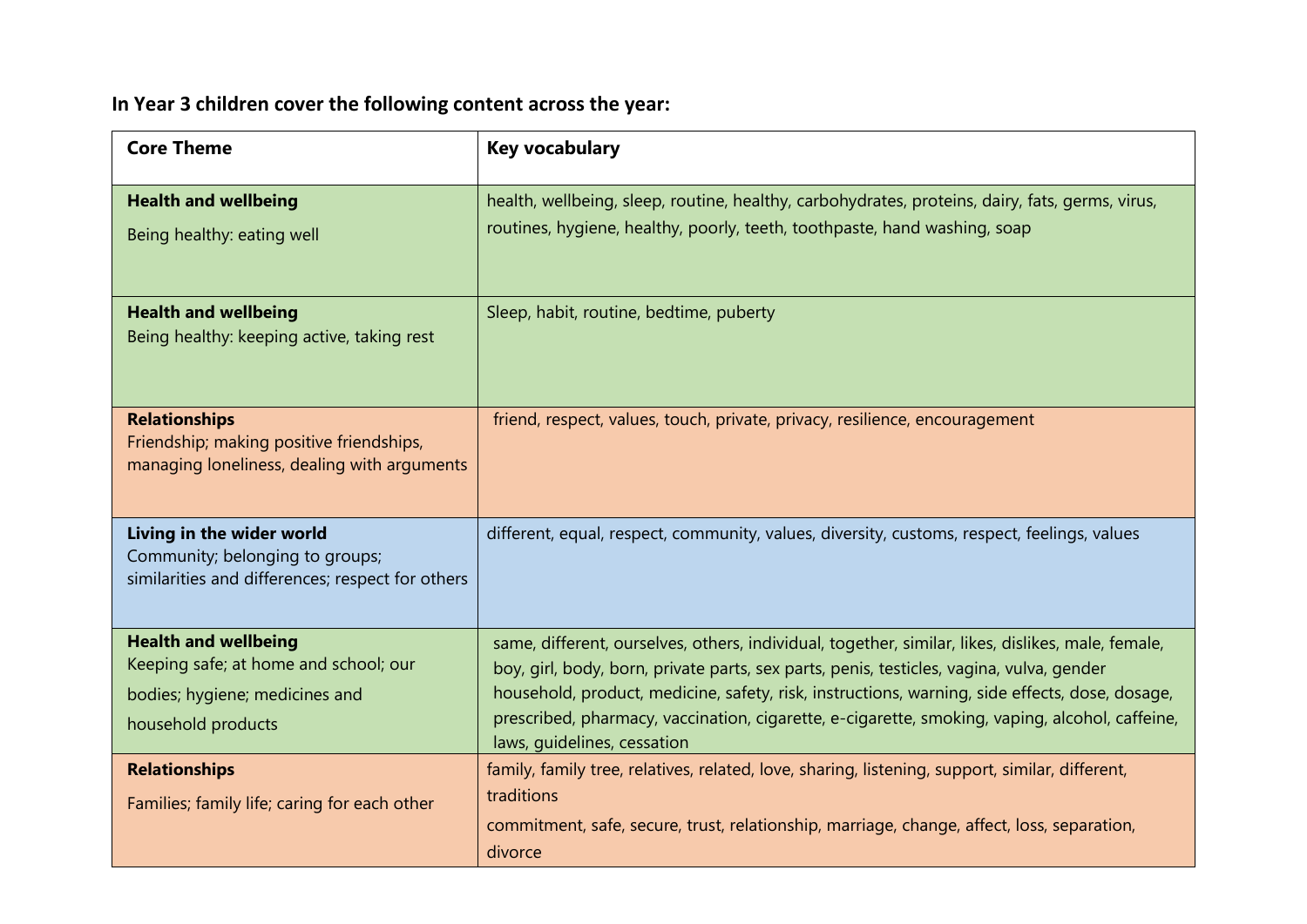**In Year 4 children cover the following content across the year:**

| <b>Core Theme</b>                                                                                                                                   | <b>Key vocabulary</b>                                                                                                                                                                             |
|-----------------------------------------------------------------------------------------------------------------------------------------------------|---------------------------------------------------------------------------------------------------------------------------------------------------------------------------------------------------|
| <b>Health and wellbeing</b><br>Self-esteem: self-worth; personal<br>qualities; goal setting; managing set backs                                     | strength, weakness, proud, abilities, goals, aspirations, achievement, future, vision, online,<br>social media, profile, safety                                                                   |
| <b>Relationships</b><br>Respect for self and others; courteous                                                                                      | friend, values, qualities, difficulty, compromise, communication, yes, no, boundaries,<br>permission                                                                                              |
| behaviour; safety; human rights                                                                                                                     | diversity, stereotypes, judge, judgement, point of-view, opinion, disagree, agree                                                                                                                 |
| <b>Health and wellbeing</b><br>Feelings and emotions; expression of                                                                                 | relationships, appropriate, behaviour, belonging, membership, together, family                                                                                                                    |
| feelings; behaviour                                                                                                                                 |                                                                                                                                                                                                   |
|                                                                                                                                                     |                                                                                                                                                                                                   |
| <b>Health and wellbeing</b>                                                                                                                         | puberty, hormones, menstruation, eggs, sanitary pads, periods, hygiene, hormones, sweat,                                                                                                          |
| Growing and changing;<br>Puberty                                                                                                                    | health<br>hormones, menstruation, periods, sperm, eggs, ovaries, testicles, vagina, penis, puberty,                                                                                               |
| Being healthy: dental care                                                                                                                          | emotions, hormones, changes, feelings, support, control                                                                                                                                           |
| Living in the wider world<br>Caring for others; the environment;<br>people and animals; shared<br>responsibilities, making choices and<br>decisions | toothbrush, toothpaste<br>responsibility, responsible, consequences, irresponsible, personal pace, crowded,<br>uncomfortable, boundaries, invade, defend, empathy, caring, support, understanding |
| <b>Health and wellbeing</b>                                                                                                                         | Influence, pressure, persuade, healthy choices, consequence, responsibility, feelings<br>emotions                                                                                                 |
| Keeping safe; out and about; recognising                                                                                                            |                                                                                                                                                                                                   |
| and managing risk                                                                                                                                   |                                                                                                                                                                                                   |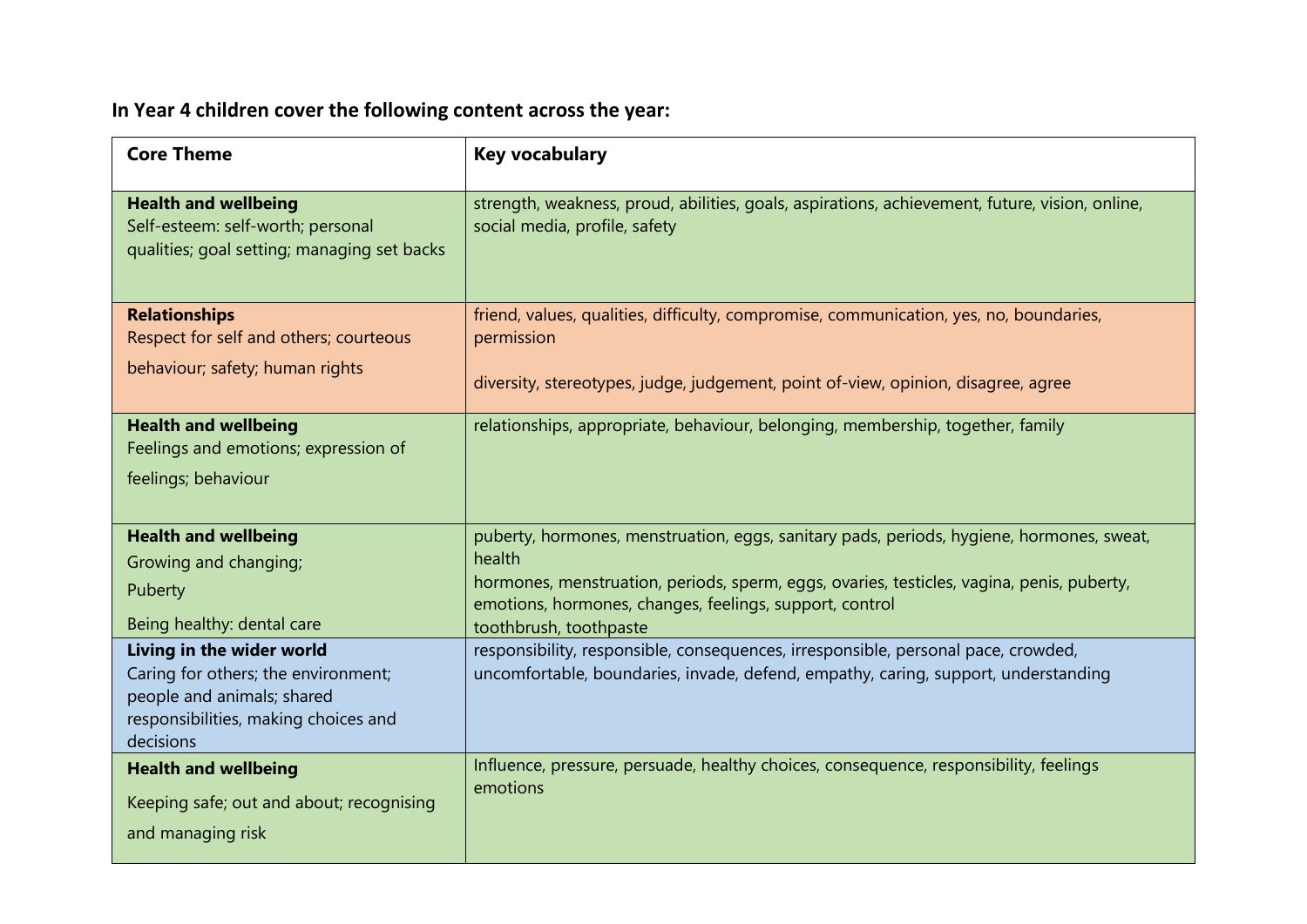# **In Year 5 children cover the following content across the year:**

| <b>Core Theme</b>                                                                                                                          | <b>Key vocabulary</b>                                                                                                                                                                                                                                  |
|--------------------------------------------------------------------------------------------------------------------------------------------|--------------------------------------------------------------------------------------------------------------------------------------------------------------------------------------------------------------------------------------------------------|
| <b>Health and wellbeing</b><br>Identity; personal attributes and qualities;<br>similarities and differences; individuality;<br>stereotypes | identity, stereotypes, prejudice, peer pressure, choice, emotions, wellbeing, emotional health, mental<br>health, stress, anxiety                                                                                                                      |
| Living in the wider world<br>Money; making decisions; spending and<br>saving                                                               | invest, financial, risk, retailers, influence, value for money, budget, debt                                                                                                                                                                           |
| <b>Health and wellbeing</b><br>Basic first aid, accidents, dealing with<br>emergencies                                                     | burns, scalds, casualty, injury, emergency, services, operator, minor burns, bleeding                                                                                                                                                                  |
| <b>Relationships</b><br>Friendships; relationships; becoming<br>independent; online safety                                                 | strength, weakness, proud, abilities, goals, aspirations, achievement, future, vision, online, social<br>media, profile, safety<br>online identity, communication, risk,                                                                               |
| <b>Health and wellbeing</b><br>Drugs, alcohol and tobacco; healthy habits                                                                  | self-image, self-respect, attributes, self talk, development, proud, drugs, alcohol, tobacco,<br>cigarettes, e-cigarettes, vaping, caffeine, substances, legal, illegal, effects, bacteria, virus,<br>infection, immunisation, vaccination, antibiotic |
| Living in the wider world<br>Careers; aspirations; role models; the future                                                                 | goal, challenges, talent, qualities, strengths, influences, employment, career, workplace, experiences, skills,<br>job description, leadership                                                                                                         |